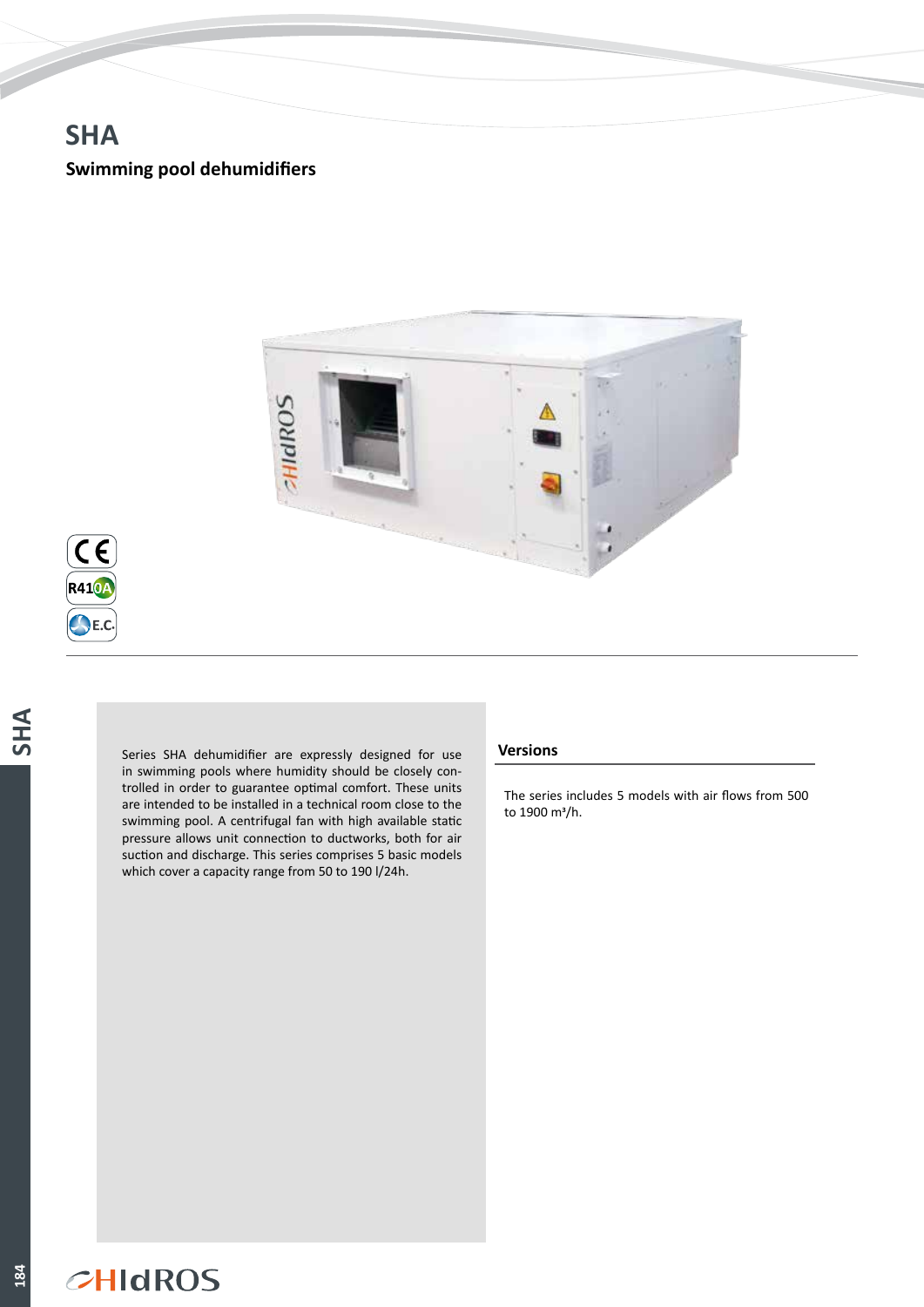| <b>SHA</b>                           |         | 50            | 75            | 100           | 150           | 200          |
|--------------------------------------|---------|---------------|---------------|---------------|---------------|--------------|
| Moisture removed at 30°C - 80%       | 1/24h   | 49            | 73            | 95            | 155           | 190          |
| Moisture removed at 30°C - 60%       | 1/24h   | 39,0          | 56,7          | 77,4          | 118,3         | 146,7        |
| Moisture removed at 27°C - 60%       | 1/24h   | 34,9          | 50,1          | 69,1          | 104,4         | 129,5        |
| Moisture removed at 20°C - 60%       | 1/24h   | 25,6          | 35,4          | 50,7          | 75,7          | 92,5         |
| Nominal input power                  | kW      | 0,97          | 1,29          | 1,76          | 2,07          | 2,74         |
| Maximum input power                  | kW      | 1,2           | 1,5           | 2,0           | 2,3           | 3,1          |
| Supplementary electric heater        | kW      | 3             | 3             | 3             | 6             | 6            |
| Maximum input current (1)            | A       | 3,9           | 5,6           | 8,4           | 10,5          | 13,2         |
| Peak current                         | A       | 19,1          | 20,1          | 38,4          | 44,7          | 63,7         |
| Hot water coil <sup>(2)</sup>        | kW      | 3,5           | 7,5           | 8,5           | 13,0          | 14,0         |
| Partial heat recovery <sup>(3)</sup> | kW      | --            | 1,1           | 1,7           | 2,3           | 3,0          |
| Air Flow                             | $m^3/h$ | 500           | 800           | 1000          | 1400          | 1650         |
| Available static pressure            | Pa      | $50 \div 150$ | $50 \div 150$ | $50 \div 150$ | $50 \div 150$ | 50:150       |
| Refrigerant                          |         | <b>R410A</b>  | <b>R410A</b>  | <b>R410A</b>  | <b>R410A</b>  | <b>R410A</b> |
| Global warming potential (GWP)       |         | 2088          | 2088          | 2088          | 2088          | 2088         |
| Refrigerant charge                   | Kg      | 0,36          | 0,60          | 0,60          | 0,90          | 1,20         |
| Equivalent CO <sub>2</sub> charge    | t       | 0,75          | 1,25          | 1,25          | 1,88          | 2,20         |
| Sound power <sup>(4)</sup>           | dB(A)   | 57,0          | 59,0          | 61,0          | 66,5          | 68,5         |
| Sound pressure (5)                   | dB(A)   | 50,0          | 52,0          | 54,0          | 59,5          | 61,5         |
| Power supply                         | V/Ph/Hz | 230/1/50      | 230/1/50      | 230/1/50      | 230/1/50      | 230/1/50     |

Performances are referred to the following conditions:

(1)Temperature 30°C; Humidity 80%

(2)Room temperature 30°C; water temperature 80/70°C, at compressor OFF

(3)Room temperature 30°C/80%; water temperature 27/32°C.

(4) Sound power level calculated according to ISO 9614, fan with available static pressure 50 Pa. (5) Sound pressure level measured at 1 mt from the unit in free field conditions according to ISO 9614.







Room temperature (°C)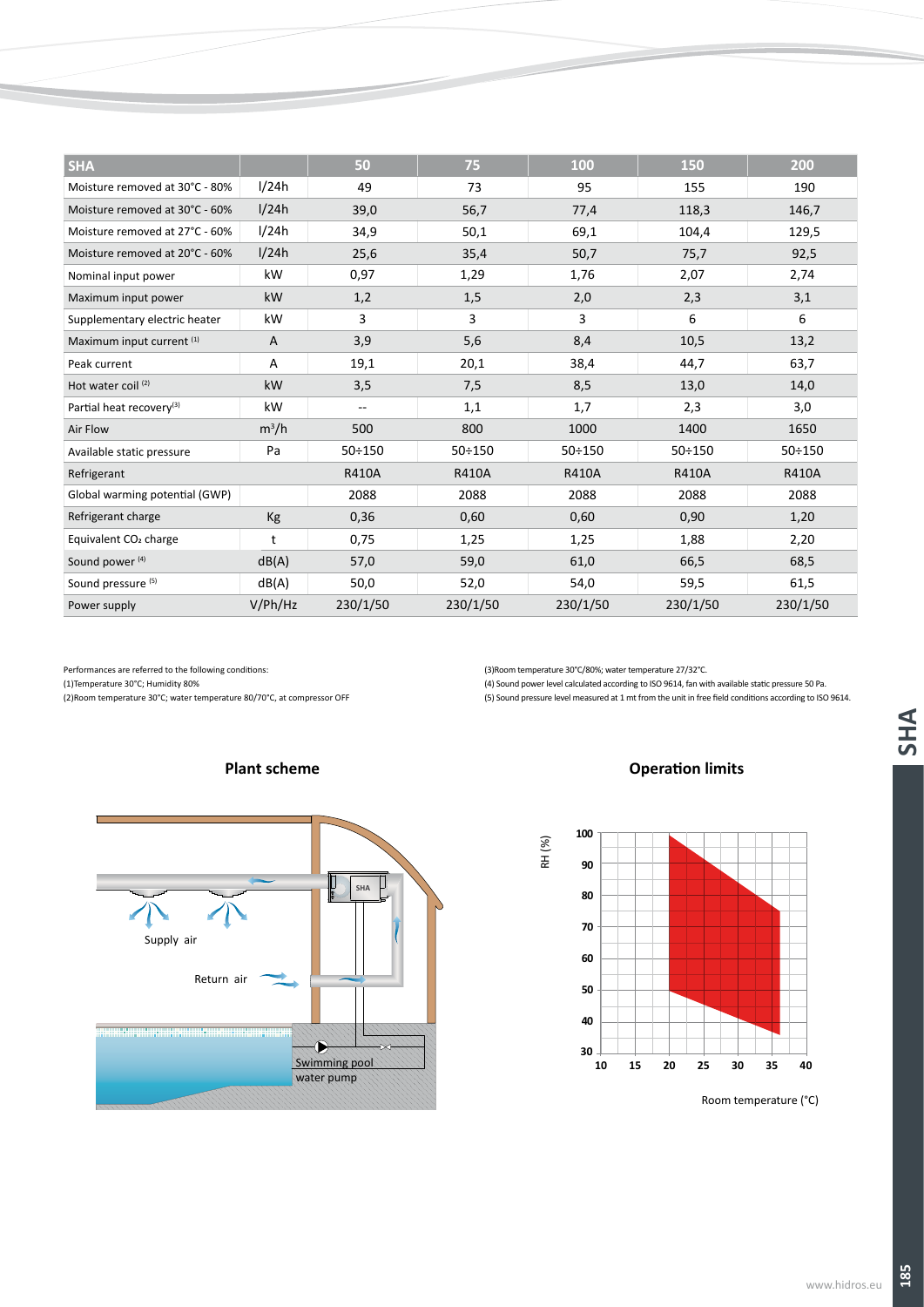#### **Frame**

All SHA units are made from hot-galvanised thick sheet metal, painted with polyurethane powder enamel at 180°C to ensure the best resistance against the atmospheric agents. The frame is self-supporting with removable panels. All screws and rivets are in stainless steel. The colour of the units is RAL 9018.

#### **Refrigerant circuit**

The refrigerant gas used in these units is R410A. The refrigerant circuit is made by using international primary brands components and according to ISO 97/23 concerning welding procedures.

The refrigerant circuit includes: sight glass, filter drier, thermal expansion valve with external equalizer, Schrader valves form maintenance and control, pressure safety device (according to PED regulation).

#### **Compressor**

The compressors are rotary with crankcase heater and thermal overload protection by a klixon embedded in the motor winding. The compressors are mounted on rubber vibration dampers, supplied with sound attenuation jacket to reduce the noise emission. The inspection on the compressors is possible only through the unit front panel.

#### **Condenser and evaporator**

Condensers and evaporators are made of copper pipes and aluminium fins.

All evaporators are painted with epoxy powders to prevent corrosion problem due to their use in aggressive environments. The diameter of the copper pipes is 3/8" and the thickness of the aluminium fins is 0,1 mm. The tubes are mechanically expanded into the aluminium fins to improve the heat exchange factor. The geometry of these heat exchangers guarantees a low air side pressure drop and then the use of low rotation (and low noise emission) fans.

All units are supplied, standard, with a painted steel drip tray and all evaporators are supplied with a temperature sensor used as automatic defrost probe.

#### **Fan**

The fans are made of galvanized steel, centrifugal type. It is statically and dynamically balanced and supplied.

The electric motors are directly connected to the fan; they are all at 3 speeds, with integrated therma protection. The protection class of the motors is IP 54.

#### **Air filter**

It is made of synthetic filtering media, undulated type, without electro-static charge; they are all removable for differential disposal. Efficiency class G5, according to EN 779:2002.

#### **Microprocessor**

All units are supplied standard with microprocessor controls. The microprocessor controls the following functions: compressor timing, automatic defrost cycles, alarms.

An appropriate LCD display shows the operation mode of the unit, set point and alarms.

#### **Electric box**

The electric switch board is made according to electromagnetic compatibility norms CEE 73/23 and 89/336. The accessibility to the board is possible after removing the front panel of the unit and the OFF positioning of the main switch. The following components are also standard installed: main switch, magnetic-thermal switches (as a protection fans and compressors), control circuit automatic breakers, compressor contactors, fan contactors. The terminal board is supplied with voltage free contacts for remote ON-OFF and general alarm.

#### **Control and protection devices**

All units are supplied with the following control and protection devices: antifreeze protection sensor, high pressure switch with manual reset, low pressure switch with automatic reset, high pressure safety valve, compressor thermal overload protection, fans thermal overload protection.

#### **Test**

All the units are fully assembled and wired at the factory, carefully evacuated and dried after leak tests under pressure and then charged with refrigerant R410A.

They are all fully operational tested before shipment. They all conforms to European Directives and are individually marked with the CE label and provided with Conformity Declaration.

#### **Accessories**

#### **HYGR - Remote mechanical hygrostat**

To be installed on the wall, it is supplied with a regulation knob and working range from 30% to 100% with precision of 3%.

#### **HOEL - Electric heater**

The electric heater kit is in aluminium and is used to integrate the unit heating capacity.The kit is composed of an on-off double safety thermostat without capacity steps.

#### **HOWA - Hot water coil**

The heat exchanger is made of copper pipes and aluminium fins. The diameter of the copper pipes is 3/8" and the thickness of the aluminium fins is 0,1 mm. The tubes are mechanically expanded into the aluminium fins to improve the heat exchange factor.

#### **INSE - Serial interface card RS485**

This interface card enables the controller to comunicate with other devices using Modbus protocol.

#### **KGBH - Louver kit and case for ducted version**

Air grille double row adjustable brushed aluminium fins, equipped for wall mounting with subframe.

#### **KIVM - 3 way modulating valve kit**

It is used to control the waterflow in the coil. The valve is directly controlled from the unit microprocessor.

#### **LS00 - Low noise version**

This version includes the complete acoustic insulation of the unit (compressor + heat exchangers vanes) with compressor jackets and insulating material made with high density media and the interposition of heavy bitumen layer.

#### **PCRL - Remote control panel**

This panel can be mounted up to 50m (maximum) from the unit and replicates all of the control functions. It is connected using a twin cable of 0.5 mm sq section.

## $CHIdROS$

186